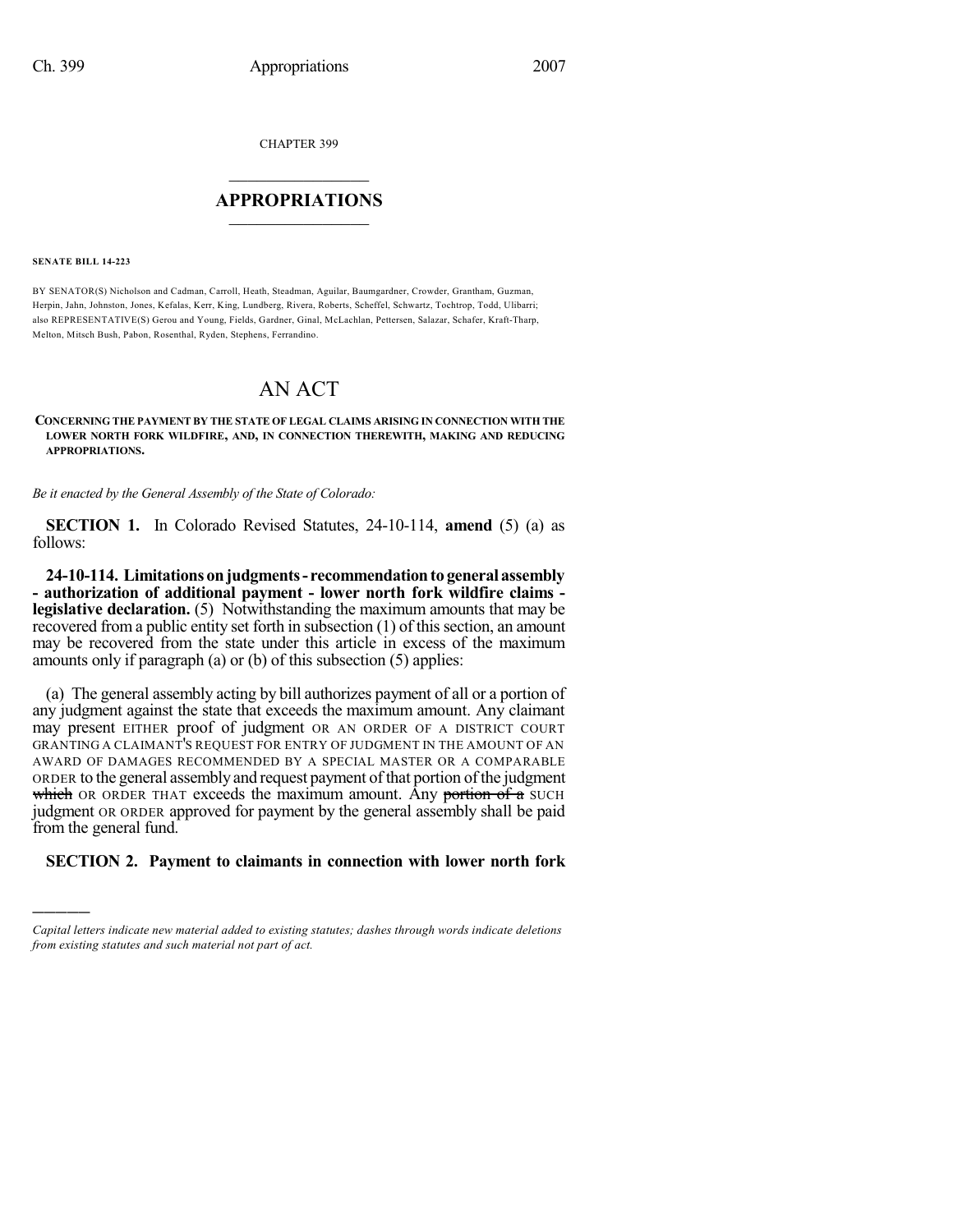2008 Appropriations Ch. 399

**wildfire.** (1) Pursuant to section 24-10-114 (5) (a), Colorado Revised Statutes, the general assembly hereby approves payment of the total claims specified in the table contained in subsection  $(5)$  of this section. Upon enactment of Senate Bill 14-223 and the satisfaction of the conditions specified in this section, the office of the state controller shall make such payment from the total claims to be paid each claimant specified in the table no later than September 1, 2014.

(2) No insurer has a right of subrogation, assignment, or any other right against the claimant for any payment or any portion of the payment that is approved by the general assembly under this section.

(3) In accepting the payment for such claims authorized to be paid pursuant to subsection (1) of this section, the claimant and any of the claimant's successors, agents, heirs, and assigns, collectively referred to asthe "claimant", hereby forever release and discharge the state and any of its officers, employees, and agents from any and all matters, claims, complaints, charges, demands, damages, causes of action, debts, liabilities, controversies, judgements, and suits of every kind and nature whatsoever arising out of the lower north fork wildfire in March 2012, as of the effective date of Senate Bill 14-223, whether foreseen or unforeseen, known or unknown.

(4) Insofar as the compromise and settlement effected by Senate Bill 14-223 addresses all outstanding claims arising out of the lower north fork wildfire in a just and reasonable manner, the general assembly hereby strongly encourages the department of law to refrain from appealing the orders dated April 25, 2014, and May 7, 2014, regarding homeowners' requests for entry of judgement in the litigation entitled *In re the Lower North Fork Fire Litigation in Jefferson County District Court*, case no. 12 CV 2550.

(5) The total amount of claims to be paid to each claimant is specified in the following table:

| <b>Name of Claimant</b>                                                                                        | <b>Total Amount of Claim</b> |
|----------------------------------------------------------------------------------------------------------------|------------------------------|
| Scott Appel, individually and on behalf of the<br>heirs and estate of Ann Appel                                | \$4,779,480                  |
| Joanne Baldwin, individually and her minor<br>children and the Richard and Janet Pierce<br><b>Family Trust</b> | \$126,793                    |
| Dan Brubaker and Patricia Brubaker                                                                             | \$473,315                    |
| John Campbell and Catherine Campbell                                                                           | \$419,152                    |
| Bruce Ellis, Mary Ann Ellis, and Bee Group,<br>Inc.                                                            | \$364,439                    |
| James M. Fildey and F. Jill Fildey                                                                             | \$952,473                    |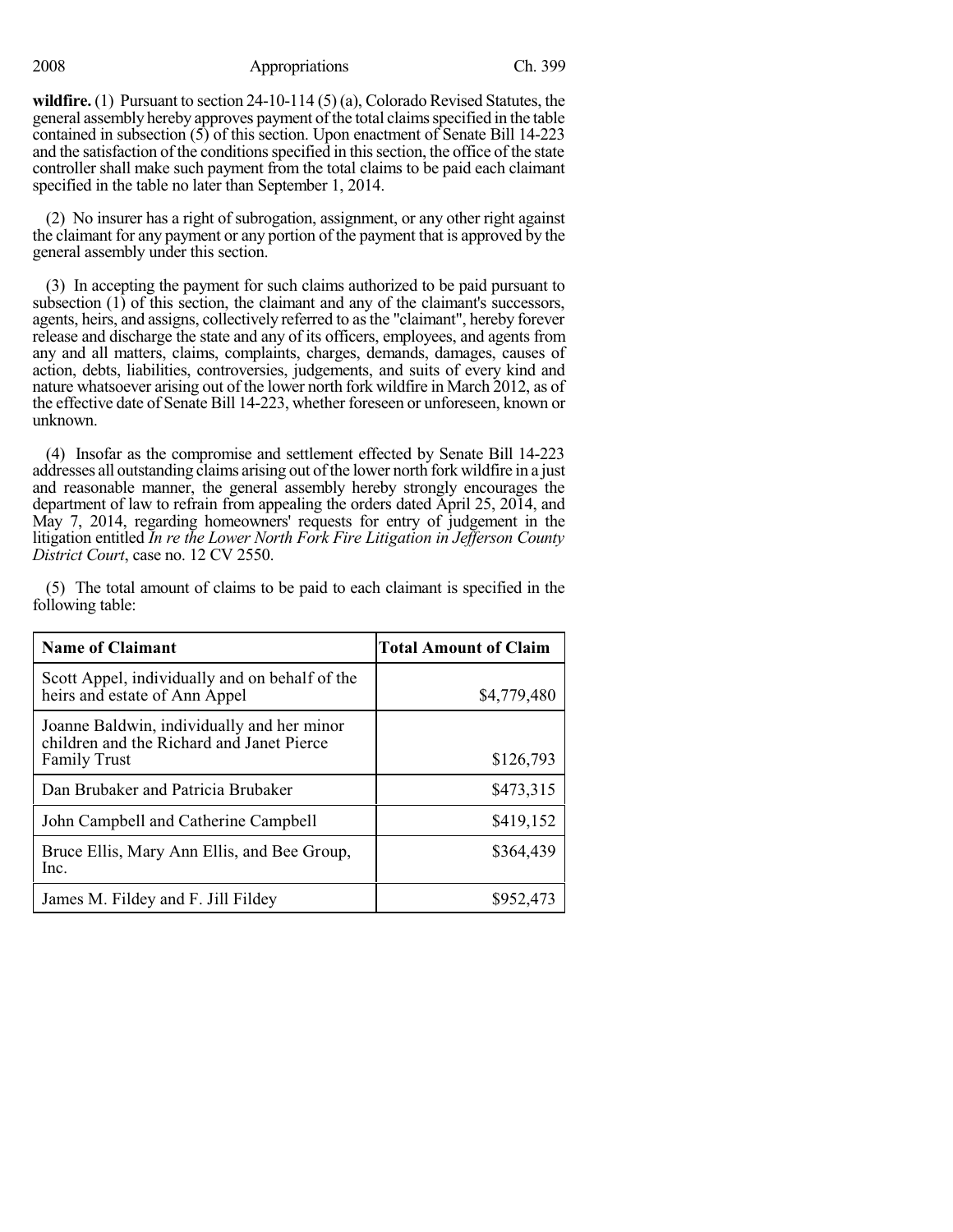| Douglas Gulick, Kim Olson, for themselves<br>and on behalf of their children, Rhoanabella,                                                             |              |
|--------------------------------------------------------------------------------------------------------------------------------------------------------|--------------|
| Quillan, and Kaleb                                                                                                                                     | \$487,257    |
| Morey Gustafson and Denise Gustafson                                                                                                                   | \$62,866     |
| Andrew Hoover and Jean Hoover                                                                                                                          | \$2,560,811  |
| Kenneth Kobs and Susanne Kobs                                                                                                                          | \$425,923    |
| Maria Kuehster, Christine Kuehster, and<br>Edward Kuehster                                                                                             | \$464,786    |
| Samuel Lucas, Jr., and Linda White,<br>individually and as personal representatives of<br>the estates of Samuel Lucas, Sr., and Linda<br>Moaneti Lucas | \$1,360,895  |
| Coe Meyer                                                                                                                                              | \$775,867    |
| Jack Ogg and Mary Ogg                                                                                                                                  | \$200,965    |
| Dennis and Nancy Pappas                                                                                                                                | \$1,187,500  |
| Thomas Scanlan, Sharon Scanlan, and Scanlan<br>Associates Ltd.                                                                                         | \$906,761    |
| George and Claire Schmidt                                                                                                                              | \$184,670    |
| Jon Shirley, Amy Shirley, Sara Shirley,<br>individually and on behalf of her minor<br>children, Joshua and Ashley Warfel                               | \$1,649,510  |
| James Spoon and Aileen Spoon                                                                                                                           | \$155,495    |
| Mountain Area Land Trust (MALT)                                                                                                                        | \$82,295     |
| <b>Robert Stuart</b>                                                                                                                                   | \$569,038    |
| <b>Total of all claims</b>                                                                                                                             | \$18,190,292 |

**SECTION 3.** In Colorado Revised Statutes, 24-75-220 (4), **as amended by House Bill 14-1342, add** (4) (a) (III.4) as follows:

**24-75-220. State educationfund-transfers-surplus-legislativedeclaration.** (4) (a) Notwithstanding any provision of law to the contrary, following the release of the preliminary certification by the state controller for the fiscal year 2013-14 as specified in section 24-77-106.5 (1) (b), the director of research of the legislative council shall work with the state controller to determine a preliminary figure representing the estimated general fund surplus designated in accordance with section  $24-75-201$  (1) for the fiscal year  $2013-14$ . The state controller shall provide such preliminary figure to the state treasurer, the director of the office of state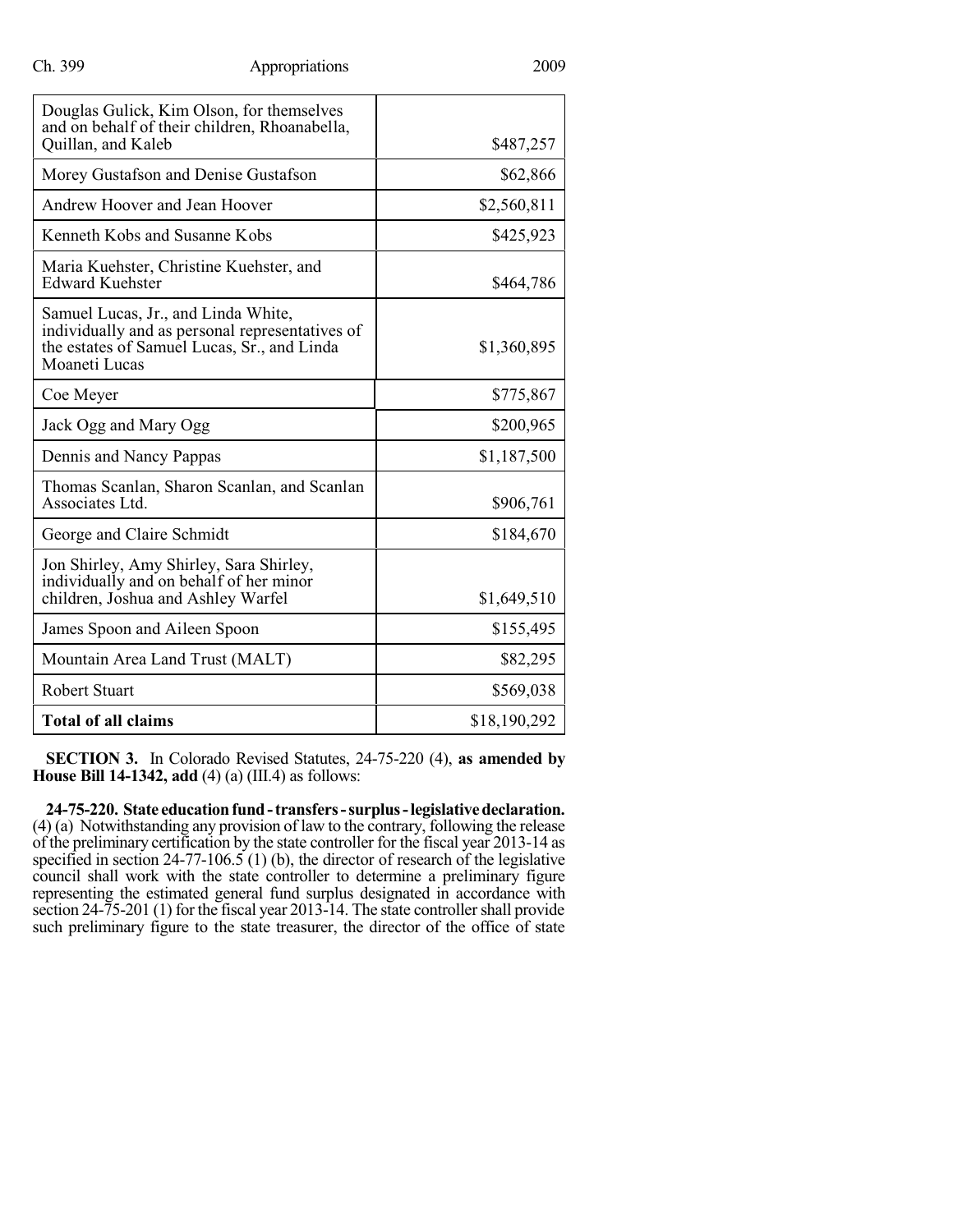planning and budgeting, and the director of the joint budget committee before September 15, 2014. On September 15, 2014, an amount equal to ninety percent of that preliminary figure is allocated in the following order of priority:

(III.4) THE STATE TREASURER SHALL TRANSFER ONE MILLION DOLLARS TO THE ECONOMIC DEVELOPMENT FUND CREATED IN SECTION 24-46-105 (1);

**SECTION 4. Appropriation to the department of human services for the fiscal year beginning July 1, 2013.** In Session Laws of Colorado 2013, **amend** section 2 of chapter 231, (SB 13-266), as section 2 is amended by section 3 of House Bill 14-1238, and as section 2 is further amended by section 17 of House Bill 14-1336, as follows:

Section 2. **Appropriation.** (1) In addition to any other appropriation, there is hereby appropriated, out of any moneys in the general fund, not otherwise appropriated, to the department of human services, for the fiscal year beginning July 1, 2013, the sum of \$5,660,072 \$1,378,179 and 0.9 FTE, or so much thereof as may be necessary, to be allocated to behavioral health services for the implementation of this act as follows:

(a) \$4,828,419 \$600,000 for co-occurring behavioral health services, crisis response system–crisis stabilization units, mobile crisis response, respite services, and marketing;

(b)  $\frac{$758,720}{$705,246}$  for co-occurring behavioral health services, crisis response system–telephone hotlines;

(c) \$67,280 and 0.9 FTE for administration, personal services; and

(d) \$5,653 for administration, operating expenses.

**SECTION 5. Appropriation.** In addition to any other appropriation, there is hereby appropriated, out of any moneys in the general fund not otherwise appropriated, to the department of personnel, for the fiscal year beginning July 1, 2013, the sum of \$7,101,298, or so much thereof as may be necessary, for allocation to the division of human resources, risk management services, risk management program administrative costs, for payment of all or any portion of any judgment against the state that exceeds the maximum amount pursuant to section 24-10-114 (5) (a), Colorado Revised Statutes, as enacted by Senate Bill 14-223, enacted in 2014, related to the implementation of this act. Any moneys appropriated in this section not expended prior to July 1, 2014, are further appropriated to the department for the fiscal year beginning July 1, 2014, for the same purposes.

**SECTION 6. Appropriation - adjustments to 2014 long bill.** (1) For the implementation ofthis act, appropriations made in the annual general appropriation act to the governor-lieutenant governor-state planning and budgeting forthe fiscal year beginning July 1, 2014, are adjusted as follows:

(a) The general fund appropriation for economic development programs, economic development commission - general economic incentives and marketing, is decreased by \$1,000,000.